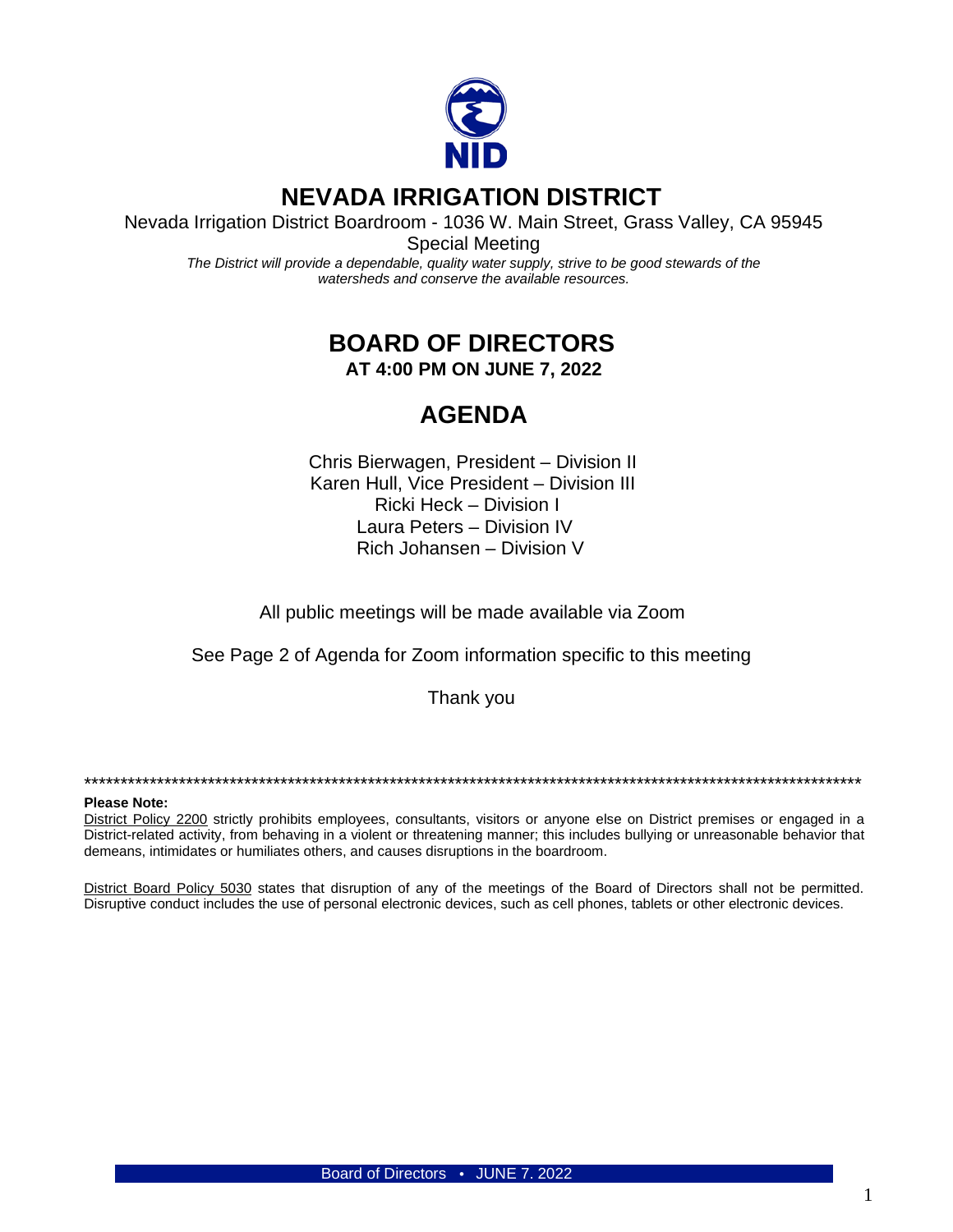### **ZOOM WEBINAR**

To participate via Zoom, click the following:<https://us02web.zoom.us/j/82576174208> To join audio using telephone: (669) 900-6833 or (346) 248-7799 or (253) 215 8782 Webinar ID: **825 7617 4208**

Or One tap mobile: US: +16699006833,,82576174208# or +12532158782,,82576174208#

### **1. STANDING ORDERS**

- Call the Meeting to Order
- Pledge of Allegiance
- Roll Call

#### **2. WORKSHOP ITEMS**

- 2.A Plan for Water Matrix and Process Check-i[n](https://www.nidwater.com/files/25ba7c4b1/2A-Final.pdf) [2A-Final](https://www.nidwater.com/files/25ba7c4b1/2A-Final.pdf)
- 2.B Plan for Water Communication / Outreach Update Discussion on Communications & Outreach Updat[e](https://www.nidwater.com/files/0422e9717/2B-Final.pdf) [2B-Final](https://www.nidwater.com/files/0422e9717/2B-Final.pdf)
- 2.C Plan for Water Proposed Strategic Planning Process Provide input regarding the proposed Strategic Planning Process [2C-Final](https://www.nidwater.com/files/c534a3a16/2C-Final.pdf)
- 2.D Plan for Water Workshop #8 NID Risk Open a workshop and provide a presentation describing NID's Risks [2D-Final](https://www.nidwater.com/files/5dab967cf/2D-Final.pdf)

#### **3. ADJOURN**

The next regular meeting of the Board of Directors will be held on June 8, 2022 at 9:00 a.m. at the District's Business Center located at 1036 West Main Street, Grass Valley, California